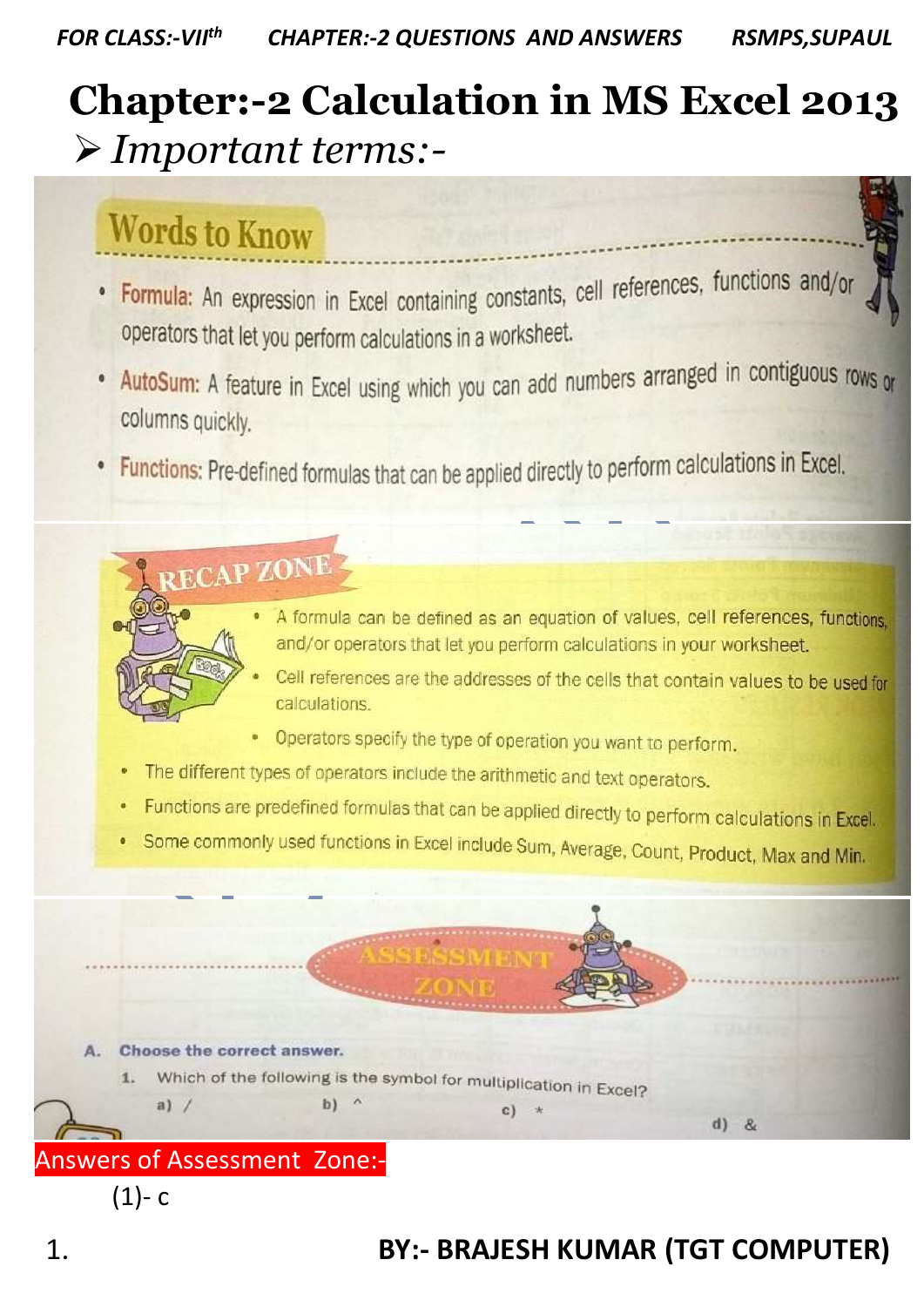| 2.  | An error that occurs when a formula contains invalid data is                                   |       |         |                              |                   |                                                                                              |  |
|-----|------------------------------------------------------------------------------------------------|-------|---------|------------------------------|-------------------|----------------------------------------------------------------------------------------------|--|
|     | a) #VALUE!                                                                                     |       |         | <b>CONTRACTOR</b> CONTRACTOR | b) #NAME?         |                                                                                              |  |
|     | c) $#DIV/OI$                                                                                   |       |         |                              | $d)$ ######       |                                                                                              |  |
| 3.  | Which of the following is the correct way of specifying arguments to a function?               |       |         |                              |                   |                                                                                              |  |
|     | a) $=SUM[A1:A5]$                                                                               |       |         |                              | $b) = SUM(A1:A5)$ |                                                                                              |  |
|     | c) $=SUM(A1:AS)$                                                                               |       |         |                              | $d) = SUM(A1-A5)$ |                                                                                              |  |
| 4.  | Which is the correct way to concatenate two text values contained in cells A1 and B1 in Excel? |       |         |                              |                   |                                                                                              |  |
|     | a) $=$ A1 & B1                                                                                 |       |         |                              | b) $= A1 + B1$    |                                                                                              |  |
|     | c) $A1 & B1$                                                                                   |       |         |                              | $d)$ A1+ B1       |                                                                                              |  |
|     | Answers:- (2)-a                                                                                |       |         | $(3)-c$                      | (4)-              |                                                                                              |  |
|     | B. Fill in the blanks using the words given in the box.                                        |       |         |                              |                   |                                                                                              |  |
|     | #NAME?                                                                                         | count | AutoSum | arguments                    | Operators         | product                                                                                      |  |
| 1.7 | called the called                                                                              |       |         |                              |                   | The cell references containing values to be used for calculations passed to the function are |  |
| 2.  | Excel displays the error value _____________ when a formula is not spelt correctly.            |       |         |                              |                   |                                                                                              |  |
| 3.  | The function is used to multiply the contents of the cells.                                    |       |         |                              |                   |                                                                                              |  |
| 4.  | specify the type of operation you want to perform.                                             |       |         |                              |                   |                                                                                              |  |
| 5.  | The _________________ feature is particularly useful when you want to add numbers in a         |       |         |                              |                   |                                                                                              |  |
|     | contiguous row or a column quickly.                                                            |       |         |                              |                   |                                                                                              |  |
| 6.  |                                                                                                |       |         |                              |                   |                                                                                              |  |
|     | function.                                                                                      |       |         |                              |                   |                                                                                              |  |

#### Answers of Fill in the blanks:-

#### (1)Arguments (2)#NAME? (3)Product (4)Operators (5)AutoSum (6)Count

- C. Write the formula to calculate the following.
	- 1. To add the contents of cells B2, B3, B4 and B5 and divide the sum by the contents of cell C7.
	- 2. To multiply the contents of the cells C12 and C13 and then divide the product by the contents of the cell D18.
	- 3. To subtract the contents of the cell A6 from the contents of the cell B6 and then multiply the difference with the contents of the cell C6.
	- 4. Selecting the maximum value out of a range A1 to B20.
	- 5. Calculating average of marks entered in cells E5, F5, G5, H5 and I5.
	- 6. Calculating total expenses incurred if expenses are given month-wise in cells A1, B1, C1 and D1.

#### 2. **BY:- BRAJESH KUMAR (TGT COMPUTER)**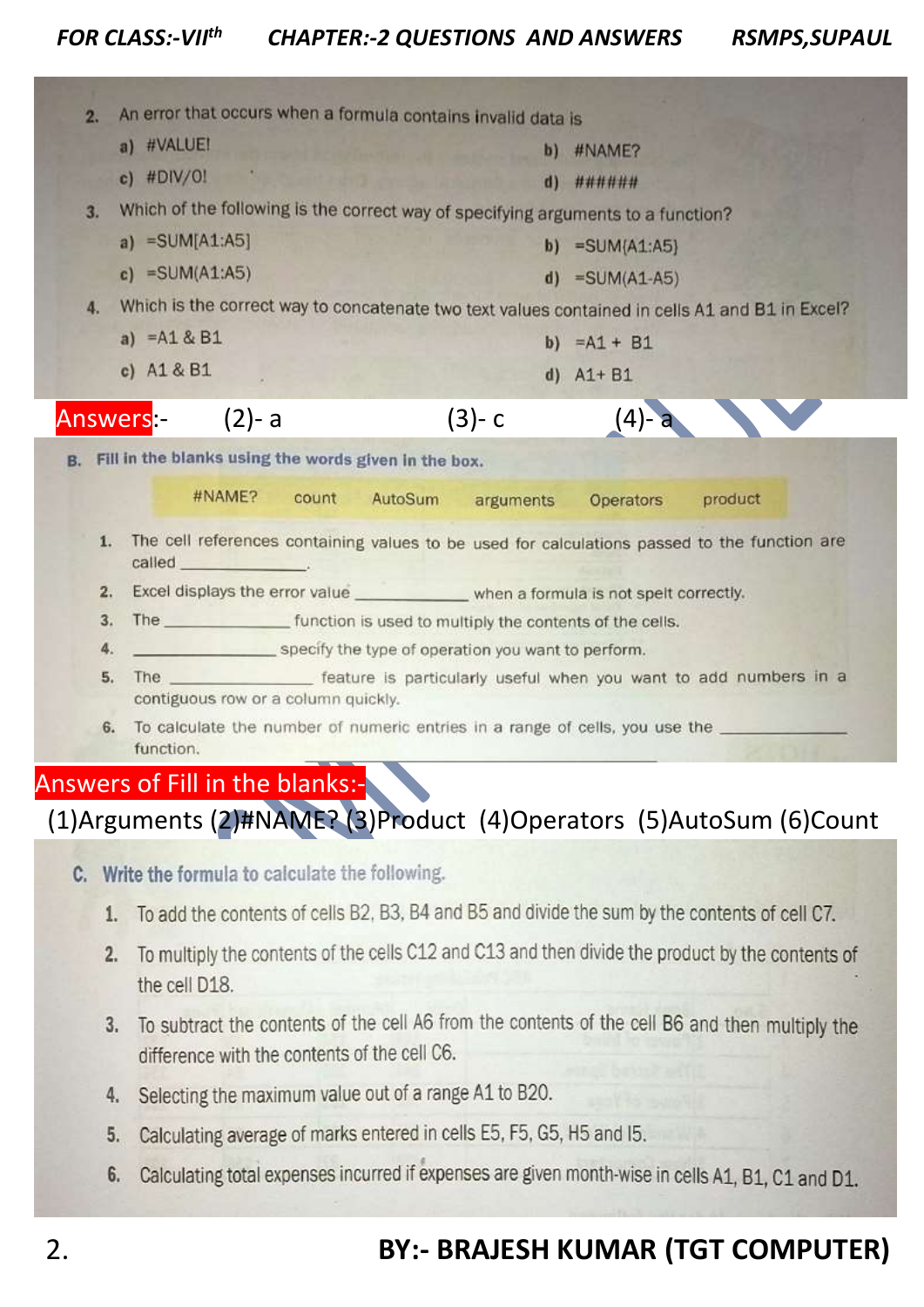Answers of "C" Section:-

| Q No. | Formula                  |
|-------|--------------------------|
| (1)   | $=$ SUM(B2:B5)/C7        |
| (2)   | $=$ PRODUCT(C12:C13)/D18 |
| (3)   | $=(B6-A6)*C6$            |
| (4)   | $=MAX(A1:B20)$           |
| (5)   | $=$ AVERAGE(E5:15)       |
| (6)   | $=SUM(A1:D1)$            |

- **D. Answer the following questions:-**
	- **1. Define formulas.**

**Answer:-** An expression in Excel containing constnts , cell refernces , functions and/or operators that let you perform calculations in a worksheet.

### **2. What are operators? List the use of some operators used for calculations in Excel.**

**Answer:-** Operators are the special symbols such as +, -, &, etc., used for specifying the type of operation to be performed.

The different types of operators include the

- 1. Arithmetic Operators.
- 2. Text operators.